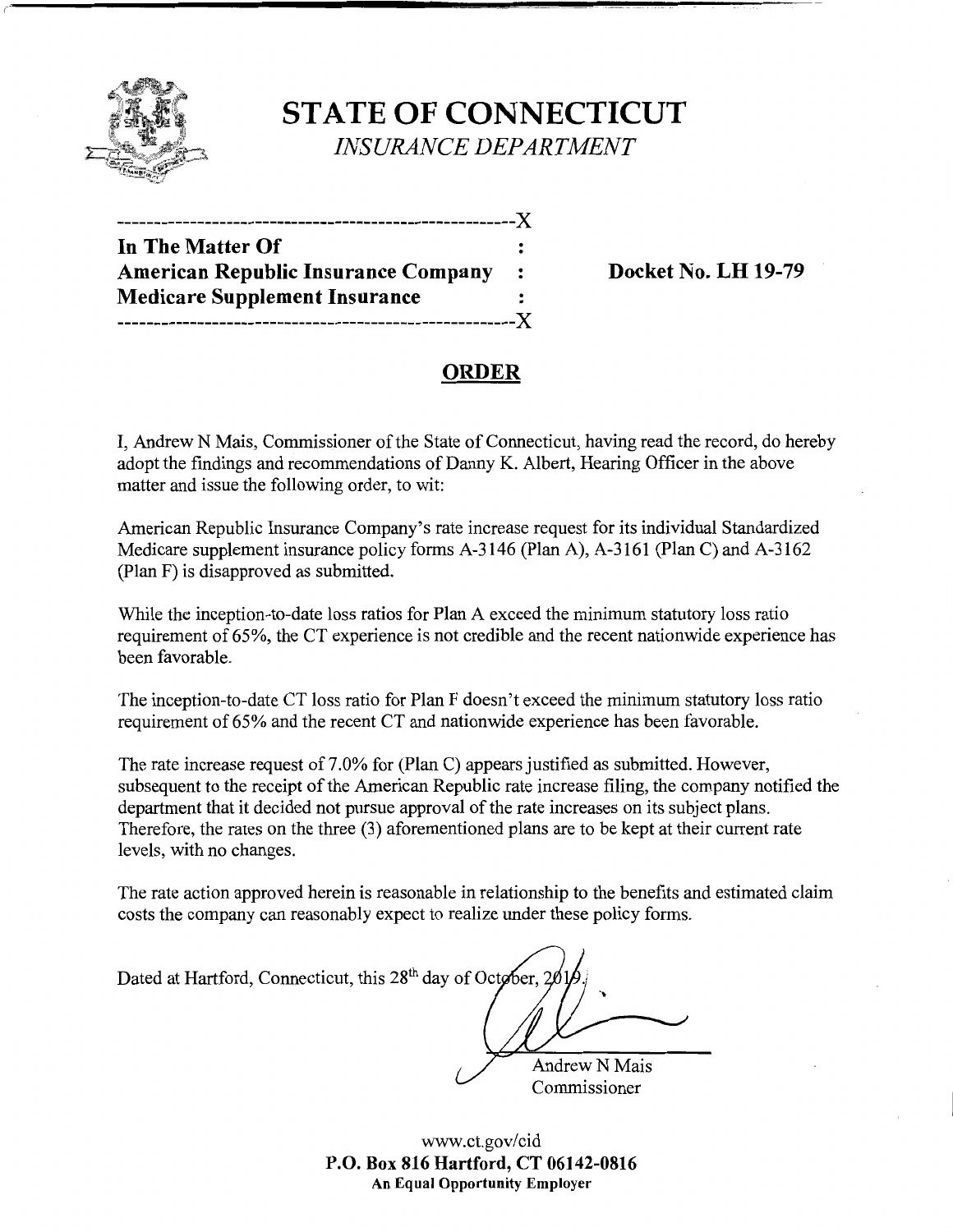

# **ST ATE OF CONNECTICUT**  *INSURANCE DEPARTMENT*

| In The Matter Of                     |              |
|--------------------------------------|--------------|
| American Republic Insurance Company  | $\mathbf{r}$ |
| <b>Medicare Supplement Insurance</b> |              |
|                                      |              |

**American Republic Insurance Company** : **Docket No. LH 19-**79

#### **PROPOSED FINAL DECISION**

#### I. **INTRODUCTION**

The Insurance Commissioner of the State of Connecticut is empowered to review rates charged for individual and group Medicare supplement policies sold to any resident of this State who is eligible for Medicare. The source for this regulatory authority is contained in Chapter 700c and Section 38a-495a of the Connecticut General Statutes.

After due notice, a hearing was held at the Insurance Department in Hartford, CT on Thursday, October 17, 2019, to consider whether or not the rate increase requested by American Republic Insurance Company on its individual Standardized Medicare supplement insurance business should be approved.

No members from the general public attended the hearing.

No company representatives from American Republic Insurance Company attended the hearing.

The hearing was conducted in accordance with the requirements of Section 38a-474, Connecticut General Statutes, the Uniform Administrative Procedures Act, Chapter 54 of Section 38a-8-1 et seq. of the Regulations of Connecticut State Agencies.

A Medicare supplement policy is a private health insurance policy sold on an individual or group basis, which provides benefits that are additional to the benefits provided by Medicare. For many years Medicare supplement policies have been highly regulated under both state and federal law to protect the interests of persons eligible for Medicare who depend on these policies to provide additional coverage for the costs of health care.

Effective December 1, 2005, Connecticut amended its program of standardized Medicare supplement policies in accordance with Section 38a-496a of the Connecticut General Statutes, and Sections 38a-495a-1 through 38a-495a-21 of the Regulations of Connecticut Agencies. This program, which conforms to federal requirements, provides a "core" package of benefits known as Plan A. Insurers may also offer any one or more of eleven other plans (Plans B through N).

Effective January I, 2006, in accordance with Section 38a-495c of the Connecticut General Statutes (as amended by Public Act 05-20) premiums for all Medicare supplement policies in the state must use community rating. Rates for Plans A through N must be computed without regard to age, gender, previous claims history or the medical condition of any person covered by a Medicare supplement policy or certificate.

> www.ct.gov/cid **P.O. Box 816 Hartford, CT 06142-0816 An Equal Opportunity Employer**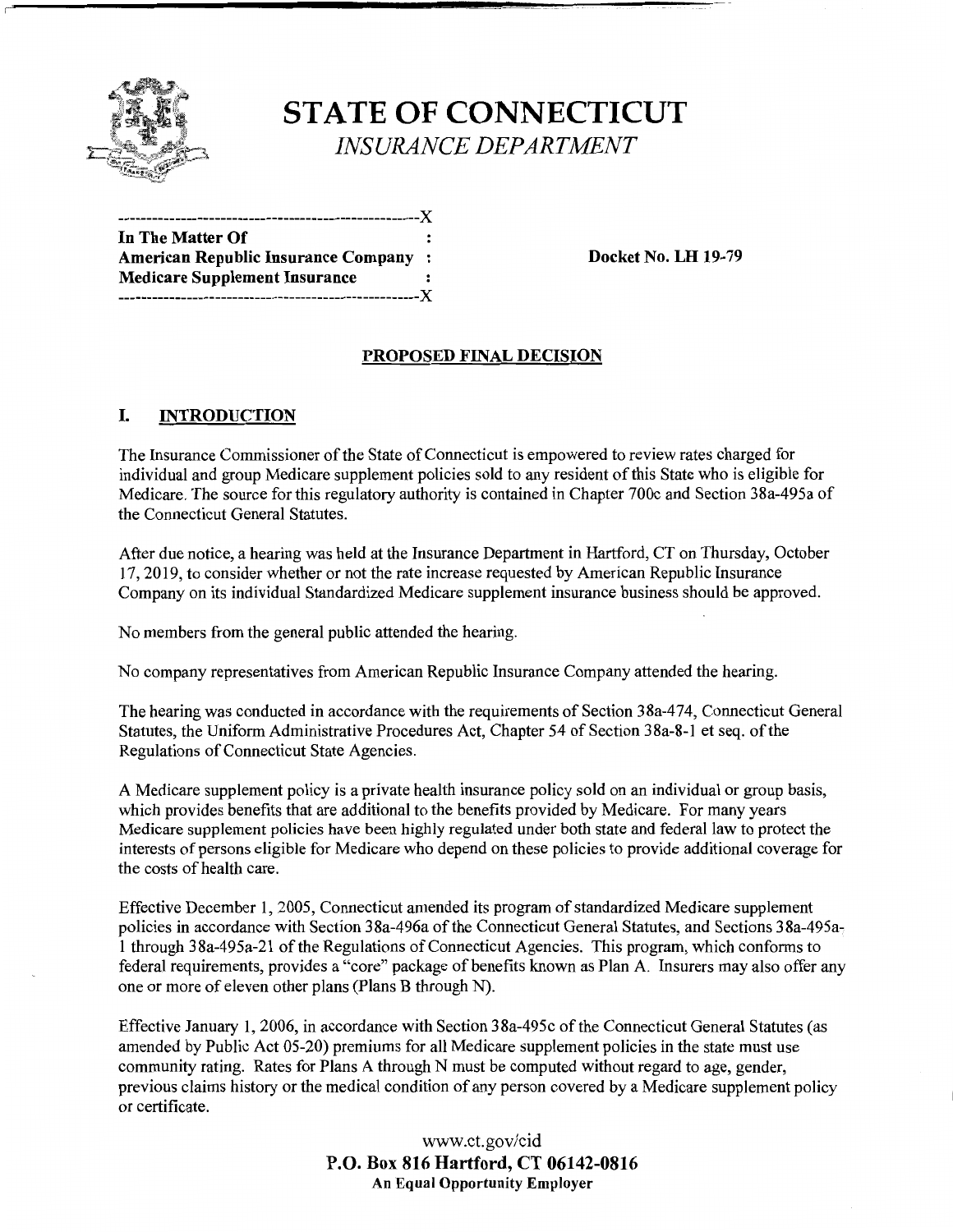The statute provides that coverage under Plans A through N may not be denied on the basis of age, gender, previous claims history or the medical condition of any covered person. Insurers may exclude benefits for losses incurred within six months from the effective date of coverage based on a pre-existing condition.

Effective October 1, 1998, carriers that offer Plan B or Plan C must make these plans as well as Plan A, available to all persons eligible for Medicare by reason of disability.

Insurers must also make the necessary arrangements to receive notice of all claims paid by Medicare for their insureds so that supplement benefits can be computed and paid without requiring insureds to file claim forms for such benefits. This process of direct notice and automatic claims payment is commonly referred to as "piggybacking" or "crossover".

Sections 38a-495 and 38a-522 of the Connecticut General Statutes, and Section 38a-495a-10 of the Regulations of Connecticut Agencies, state that individual and group Medicare supplement policies must have anticipated loss ratios of 65% and 75%, respectively. Under Sections 38a-495-7 and 38a-495a-10 of the Regulations of Connecticut Agencies, filings for rate increases must demonstrate that actual and expected losses in relation to premiums meet these standards, and anticipated loss ratios for the entire future period for which the requested premiums are calculated to provide coverage must be expected to equal or exceed the appropriate loss ratio standard.

Section 38a-473 of the Connecticut General Statutes provides that no insurer may incorporate in its rates for Medicare supplement policies factors for expenses that exceed 150% of the average expense ratio for that insurer's entire written premium for all lines of health insurance for the previous calendar year.

#### **II. FINDING OF FACT**

After reviewing the exhibits entered into the record of this proceeding, and utilizing the experience, technical competence and specialized knowledge of the Insurance Department, the undersigned makes the following findings of fact:

1. American Republic Insurance Company requested the following rate increases on its individual standardized Medicare supplement plans:

|              | Proposed           |
|--------------|--------------------|
| Form $#$     | <b>Rate Change</b> |
| $A-3146(A)$  | 3.5%               |
| $A-3161$ (C) | 7.0%               |
| A-3162 $(F)$ | 2.5%               |

2. The number of in-force policies as of 6/30/2019:

| Form $#$     | In-force $(CT)$ | Nationwide |
|--------------|-----------------|------------|
| $A-3146(A)$  |                 | 657        |
| $A-3161$ (C) | ↖               | 92         |
| $A-3162$ (F) | 26              | 2,361      |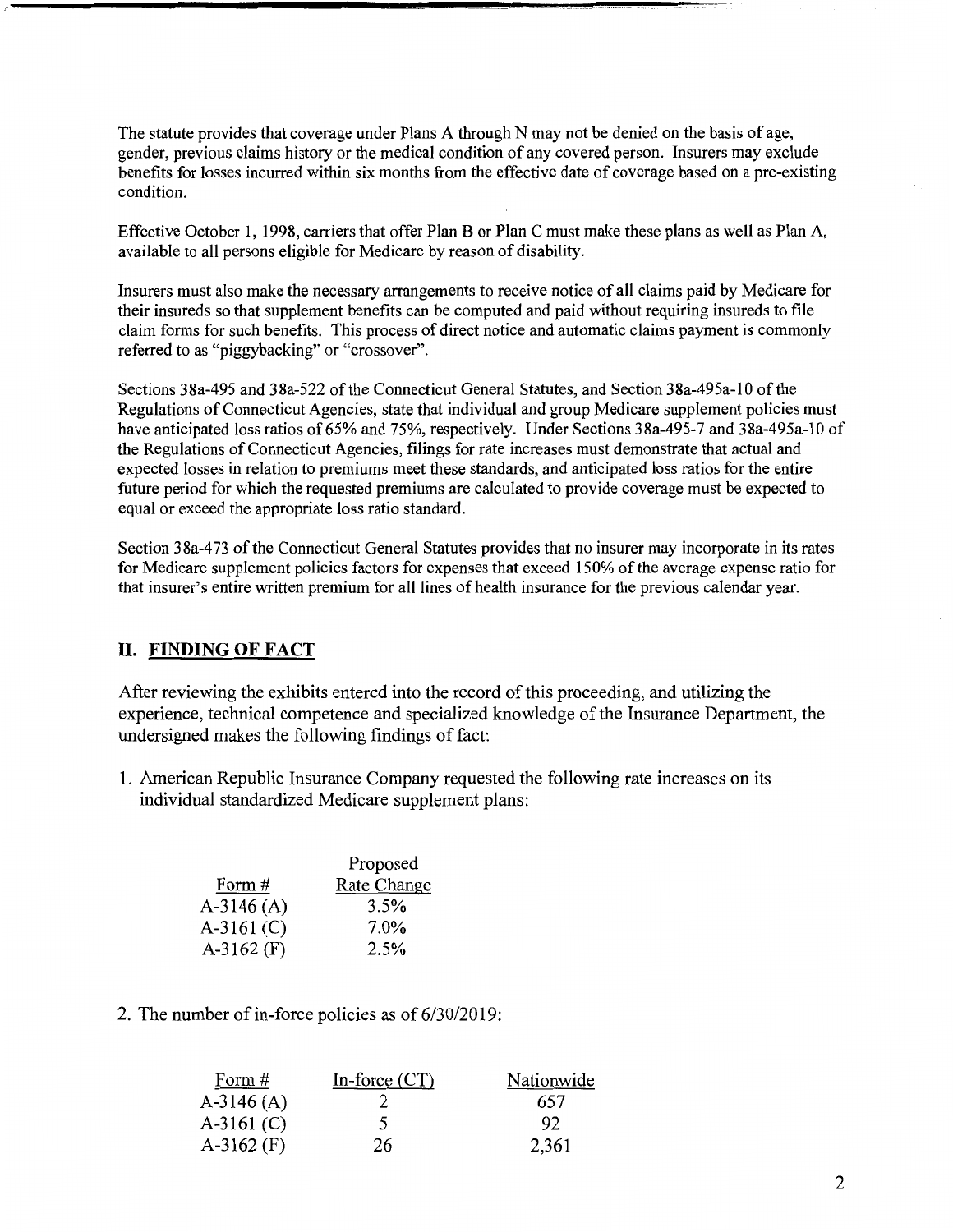- 3. American Republic certified that their expense factors are in compliance with section 38a-473, C.G.S.
- 4. Effective 12/1/99, American Republic discontinued selling Medicare supplement products in Connecticut.
- 5. The company certified compliance with subsection (e) of section 38a-495c, C.G.S., relative to the automatic claims processing requirement ( crossover/piggybacking).
- 6. The lifetime loss ratio for each form is expected to satisfy the Connecticut regulatory loss ratio requirement of 65%.
- 7. Below are the incurred loss ratios for each form from inception through 6/30/2019:

|              | CT.        | Nationwide |
|--------------|------------|------------|
| Form $#$     | Loss Ratio | Loss Ratio |
| $A-3146(A)$  | 70.2%      | 69.5%      |
| $A-3161$ (C) | 64.8%      | 69.4%      |
| $A-3162$ (F) | 64.3%      | 67.8%      |

8. Below is the recent Connecticut specific and nationwide loss ratio experience for 2017, 2018, and YTD 2019 (thru 6/30/2019):

| Connecticut  |       |       |            |
|--------------|-------|-------|------------|
| Form #       | 2017  | 2018  | 2019(6/30) |
| $A-3146(A)$  | 20.8% | 70.7% | 38.5%      |
| $A-3161(C)$  | 80.3% | 89.3% | 89.3%      |
| $A-3162$ (F) | 54.1% | 35.6% | 44.5%      |
| Nationwide   |       |       |            |
| Form #       | 2017  | 2018  | 2019(6/30) |
| $A-3146(A)$  | 62.1% | 63.2% | 63.1%      |
| $A-3161(C)$  | 80.0% | 70.9% | 85.1%      |
| $A-3162$ (F) | 63.6% | 58.6% | 61.6%      |

9. American Republic Insurance Company's 2019 Medicare supplement rate filing proposal is in compliance with the requirements of regulation 38a-474 as it applies to the content of the rate submission as well as the actuarial memorandum.